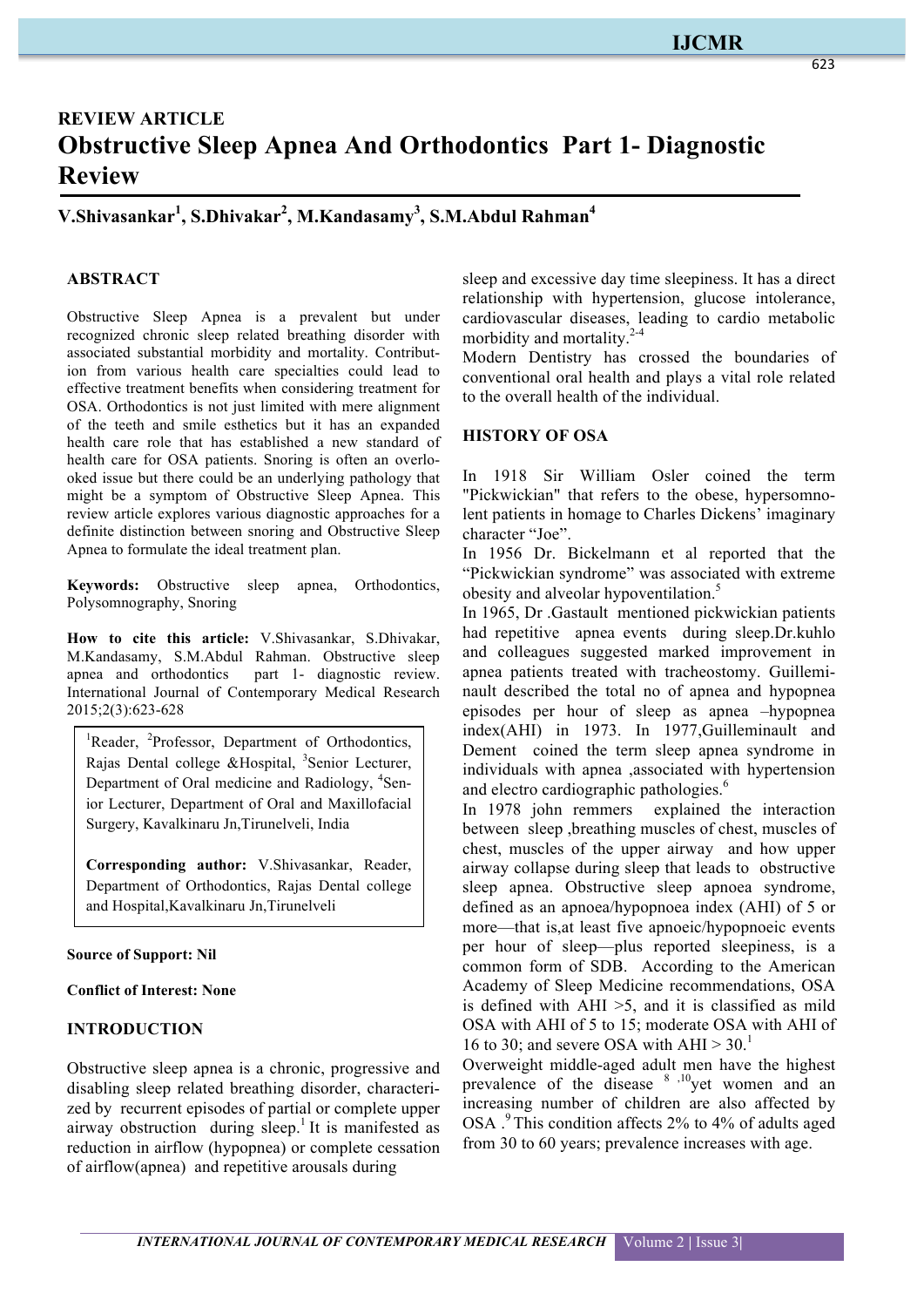| Term                                                                               | <b>Definition</b>                                               |
|------------------------------------------------------------------------------------|-----------------------------------------------------------------|
| Apnoea                                                                             | Cessation of airflow of at least 10 seconds                     |
| Hypopnoea                                                                          | $\geq$ 50% decrease in airflow amplitude of at least 10         |
|                                                                                    | seconds; or <50% decrease In airflow amplitude                  |
|                                                                                    | associated with either an arousal or oxygen desaturation        |
|                                                                                    | of $>3\%$                                                       |
| Respiratory effort-related arousal                                                 | An event characterised by increasing respiratory effort for     |
|                                                                                    | $1 \ge 0$ seconds, leading to an arousal from sleep but which   |
|                                                                                    | does not fulfill the criteria for a hypopnoea or apnoea         |
| Apnoea/hypopnoea index                                                             | No. of approved $+$ hypopnoea episodes per hour of sleep        |
| Respiratory disturbance index                                                      | No. of apnoea + hypopnoea episodes + arousals per hour of sleep |
| <b>Table-1:</b> Definitions of terms used in obstructive sleep apnoea <sup>*</sup> |                                                                 |

#### **Sleep apnea syndrome**

Guilleminault et al. defined the term "*sleep apnea syndrome*" as at least 30 apneas/night or 5 apneas/hour and each apnea should be at least 10 seconds long. Sleep apnea is the most common sleep disorder related to breathing. There are 3 types of sleep apnea: Obstructive, central, and mixed (a combination of both forms).

In Obstructive sleep apnea ,there may be partial or complete obstruction at various level of the upper airway leads to apnea or hypopnea. There is a decrease in oxygen saturation. The throat and abdominal breathing is quite normal.

#### **Snoring and sleep apnea**

Snoring is an inspiratory noise caused by the vibrations of an enlarged and flabby soft palate. The presence of snoring alone is a poor predictor of OSA. Thus, it must be correlated with other accompanying clinical features. Similarly, snoring absence does not exclude OSA. If severe, snoring can affect social relationship and become one of the main complaints of patients. Talking to the family members can be very helpful; they can often report signs, such as apnea or falling asleep unintentionally (that the patient may be unaware of or deny). Therefore, patients can report awakening during choking episodes. But this is less common among females. Most of the obstructions were seen in the retroglossal and retropalatal tissues of the oropharynx. The base of the tongue is a common site of for hypopharyngeal obstruction in sleep apnea.

Central sleep apnea is characterised by apnea episodes during sleep with no associated inspiratory effort as a result of the absence of neural output from the respiratory centres. With CSA, oral breathing and throat and abdominal breathing all cease at the same time. Central apnea is distinguished from obstructive apnea due to the lack of respiratory effort (docume nted by EMG). This distinction is essential because treatment by the dental professional is mechanical and only effective for obstructive apnea.<sup>11</sup>

Mixed apnea initially started as an unobstructed centr-

al apnea, followed by thoracoabdominal movem- ents with air way obstruction. It is more frequent than central apnea but less frequent compared with obstructive type.

#### **Patho-physiology**

Breathing physiologically occurs when the intercostal muscles and the diaphragm receive electrical impulses from the brain. These impulses are responsible for their contraction. During muscular contraction, the ribcage expands and create a small vacuum (negative pressure) inside the chest drawing air into the lungs. Pharyngeal abductor and dilator muscles prevents the airway collapse. In day time respiration,they are activatived rhythmically and during sleep it becomes hypotonic.

Apnea occurs when the throat muscles and tongue relax during sleep and partially block the opening of the airway. The activity of the diaphragm, the chest and the abdomen only causes a tightly sealed blockage. As of now, little is known about the compliance of the pharyngeal tissues. Nonetheless the conditions that reduce airway dimensions result in OSA.

Electromyographic studies have established the relationship between the respiratory cycle and genioglossus muscle activity. These studies are focused on the role of tongue in the occlusion of airway during sleep. It has been hypothesized that impaired genioglossal function allows the prolapse of the tongue against the posterior pharyngeal wall on inspiration during sleep<sup>12</sup> Both children and adults are equally affected. However, the prevalence, etiology and pathophysiology of the disorder differ from one group to another.

OSA pathophysiological factors are usually divided into three categories, whose complex interplay may explain the variable response to treatment:

- Anatomic factors that effectively reduce airway caliber;
- Non-anatomic factors that promote increased upper airway collapsibility and include: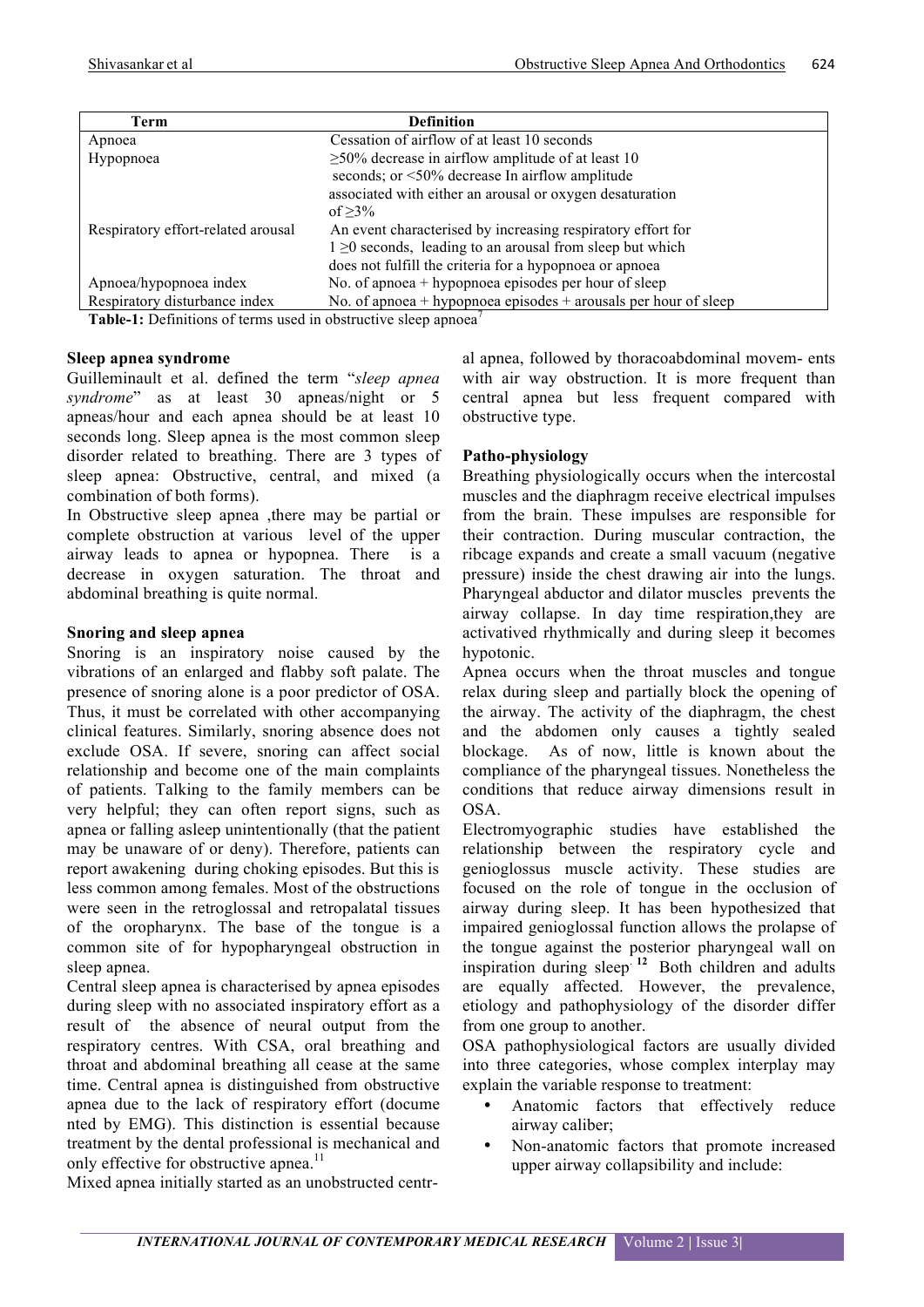- mechanical factors that are passive and related to tissues properties; and
- Neurological factors that change with the state of awakening or sleep

## **PREDISPOSING FACTORS**

Individuals with OSA are mostly obese, older males, habitual snorers and with a possible family history of enlarged tonsils and adenoids, GERD, smoking, hypothyroidism, acromegaly, nasal congestion and neuromuscular problems.

#### **RiskFactors**

Obesity,<sup>16</sup> Older Age, Male,habitual snorers, family history, Enlarged tonsils and adenoids, GERD, smoking, hypothyroidism, acromegaly<sup>17,18</sup> nasal congestion, neuromuscular are prominent risk factor. The most common symptom of OSA is excessive day time sleepiness. To evaluate the patient sleep health, Epworth sleepiness scale would be very useful screening test. Drawbacks of this test is not able to differentiate OSA from other sleep related breathing disorder such as central apnea, restless leg syndrome, narcolepsy. $11$ 

#### **Clinical Evaluation**

The physical examination is frequently normal in OSA, but often presenting with obesity (defined as a body mass index greater than 28  $\text{kg/m}^2$ ) and neck diameter greater than 16 inches. The upper airway should be evaluated in all patients, particularly in non obese adults with symptoms consistent with OSA. Features associated with the presence of OSA are as follows narrowing of the lateral airway walls, which an independent predictor of the presence of OSA in men but not women, enlarged tonsils, enlarged floppy uvula, retrognathia or micrognathia, soft palate edema/erythema, high, arched hard palate.

## **POLYSOMNOGRAPHY**<sup>19</sup>

The gold standard diagnostic test for OSA is the overnight in-laboratory polysomnography. It consists of various polygraphic reading from surface leads for electroencephalography, electrooculography, electromyography, electrocardiography. Nasal pressure transducer, pulse oximetry,tracheal microphone, sensors .

These recordings will identify different types of apnoeas and hyponoeas during sleep.

Polysomnography (sleep study) results can reveal the cessation of air flow for 10 seconds even with maintenance of respiratory effort, five or more episodes of apnea per hour and a decreased oxygen

saturation of at least 4% during episodes. These findings are indicative of OSA.

There are several problems encountered during a sleep study. At times, a patient does not sleep long enough to obtain all the data needed. Polysomnography cannot provide data from patients who have mild OSA only at home or only after using certain medications or alcohol but who do not experience any episodes during the sleep study. Because polysomnography is expensive and labor intensive, efforts are underway to find a better method of diagnosing or screening for OSA.

Nocturnal pulse oximetry,<sup>20</sup> which measures a patient's oxygen saturations throughout the night. Home studies may be useful in patients who have more severe sleep apnea with significant oxyhemoglobin desaturations that are easy to document with fewer parameters. Because severe apnea is often associated with significant arterial desaturation, it may be possible to use simple and inexpensive pulse oximetry as a screening method for the most severe disease. However, negative results do not rule out the presence of a sleep disorder.

MULTIPLE SLEEP LATENCY TEST<sup>21</sup> - The Multiple Sleep Latency Test (MSLT) measures the speed of falling asleep. A multiple sleep latency test may also be performed to assess the level of daytime sleepiness. The average adult requires 10 or more minutes to fall asleep during the day. A mean sleep latency of less than 5 minutes is considered abnormal. The MSLT may be useful to measure the degree of excessive daytime sleepiness and to rule out other types of sleep disorders. MSLT consists of 4-5 naps of 20 minutes duration every 2 hours during the day. The latency to sleep onset for each nap is averaged to determine the daytime sleep latency. Normal daytime sleep latency is greater than 10-15 minutes. OSA is generally associated with latencies less than 10 minutes.

## **Cephalometric radiographs**

Lateral cephalometry is widely used in clinical practice because of its relative simplicity, easy accessibility, low cost and minimal radiation. It provides a lateral radiographic view of the head and neck in a standard plane with a specific emphasis on bone and soft tissue landmarks. The pharynx is a three-dimensional structure. Hence, the patients are usually evaluated while they are awake and at an upright position. This technique unveils a variety of soft and hard tissue abnormalities that could be indicative of narrow and collapsible upper airways. Cephalometry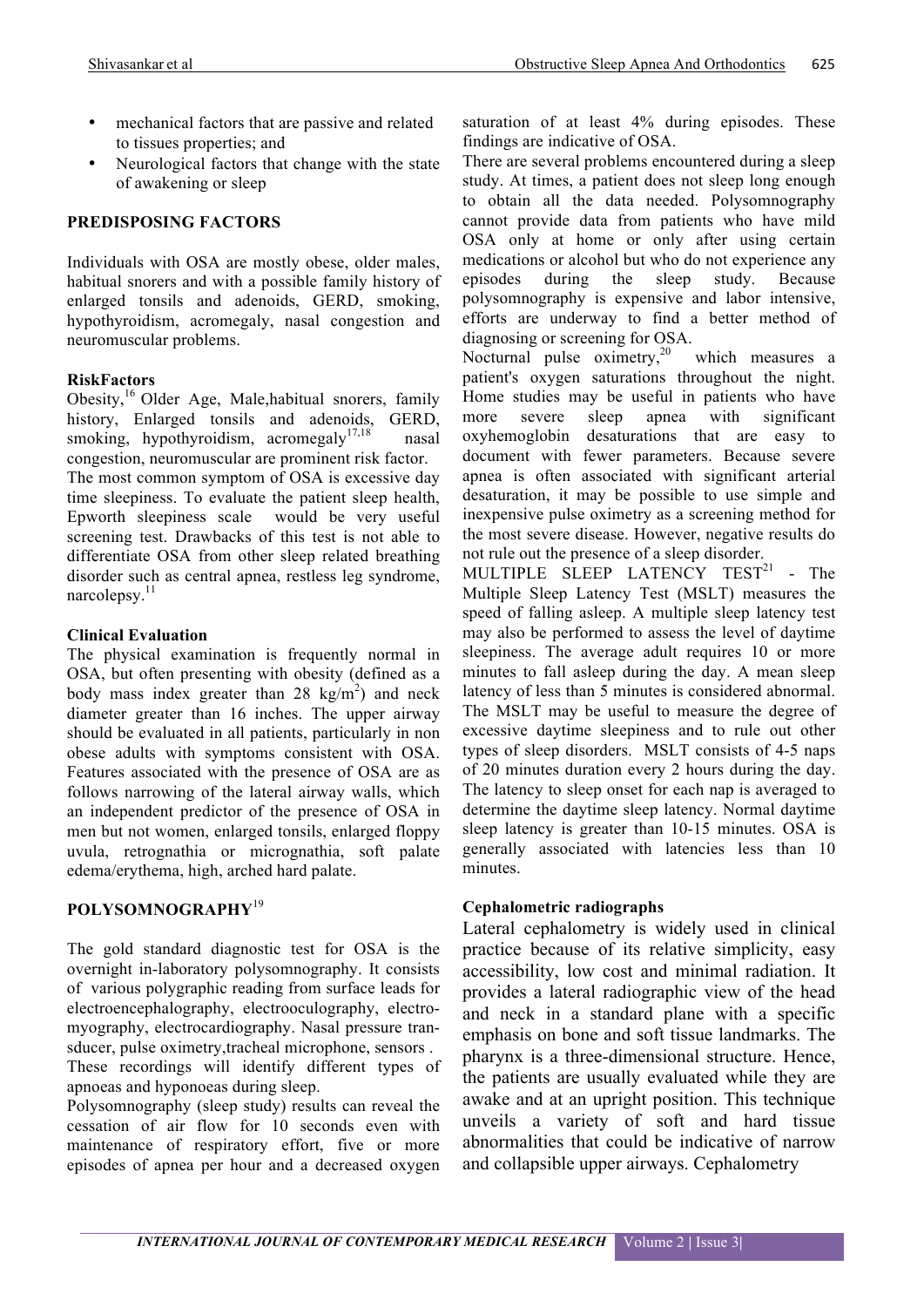| Nose:                                                | Deviated septum, Enlarged turbinates, Polyps                       |
|------------------------------------------------------|--------------------------------------------------------------------|
| Nasopharynx                                          | Enlarged adenoids,                                                 |
| OroPharynx <sup>10</sup>                             | Velopharynx, Retropalatal , Mesopharynx, Tongue base, Retroglossal |
|                                                      | Retrolingual, Velum palatinum, Transpalatal                        |
| Larynopharynx $10$                                   | Hypopharynx, Pharyngolarynx, Subpalatal, Supralaryngeal            |
| <b>Table-2:</b> Possible Sites of Obstruction in OSA |                                                                    |

#### Snoring Apneic pauses (choking, gasping, snorting during the night) Restless leg syndrome (RLS); restless sleep and increased body movements Bruxism (nocturnal tooth grinding)<sup>13</sup> Nocturnal and daytime enuresis <sup>14,15</sup> Sleep position (side and stomach sleepers)or neck hyperextended<sup>2,10,11</sup> Growth failure/restriction Sleep walking or sleep terrors **Obesity**

**Table-3:** Symptoms and predictors of OSA

explains the pathophysiology, by identifying the most noteworthy craniofacial characteristics associated with OSA.

#### **Cephalometric Characteristics Of OSA**

Common clinical and radiographic characteristics of OSA patients mentioned by Alan Lowe et al extended and forward natural head posture, lower hyoid position, Mandibular retrognathia, retruded maxilla, posterior vertical maxillary deficiency, retropositioned tongue, HOP and high mandibular plane angulation, short chin-neck line, decreased PAS on lateral cephalogram, poor definition of gonial angles, and, often Class II dental occlusion. 22

J. M. Battagel et al compared the OSA patients and healthy control and found difference in the lengths of the mandibular body and cranial base and in cranial base angulation in OSA subjects. The width of the oropharynx was significantly narrower in this group, particularly in the post-palatal region. The area of the soft palate was increased although that of the tongue was not. Intermaxillary space length (the distance between the posterior pharyngeal wall and the tip of the lower incisor) was decreased, and thus the area in which the tongue had to function was smaller in OSA subjects.<sup>23</sup>

Renata L Riha et al conducted a case control study using sibling pairs , Men and women with OSAHS have a lower-set hyoid bone than do those without OSAHS.<sup>24</sup>

Enache et al. concluded the positive correlation between AHI and ANB angle in steiners analysis and class II antero-posterior maxillomandibular relationship can predispose to  $OSA<sup>25</sup>$ 

Tangugsorn et al highly recommended cephalometric

analysis as one of the important diagnostic tool for OSA.They analysed the craniofacial morphology in OSA patient and control group and found out significant aberrations in OSA group were shorter dimension of cranial base with slight counterclockwise rotation and depression of clivus; shorter maxillary length with normal height; maxillomandibular retrognathia related to nasion perpendicular plane (N perpendicular FH) despite normal angles of prognathism,47 per cent of the OSA group had mandibular retrognathia, increased anterior lower facial height and mandibular plane angle; reduced size of bony pharynx, inferiorly positioned hyoid bone at C4-C6 level, deviated head posture with larger cranio-cervical angle. $^{26}$ 

Bernard Deberry-Borowieckiconducted a detailed cephalometric analysis adult patients with obstructive sleep apnea (OSA) and age- and sex-matched controls. Statistical findings show that OSA patients are different from controls in at least five ways: their tongue and soft palate are significantly enlarged.,*.* the hyoid bone is displaced inferiorly.,the mandible is normal in size and position (no micrognathia or malocclusion), but the face is elongated by an inferior displacement of the mandibular body,*.* the maxilla is retropositioned and the hard palate elongated, the nasopharynx is normal, but the oropharyngeal and hypopharyngeal airway is reduced in area by an average of 25%, a factor that could produce or enhance OSA symptoms. $27$ 

## **Computerized tomography (CT)**

Pharyngeal obstruction can be evaluated in CT scan high resolution images. Retro palatal and retro lingual areas sagittal or cross sectional images are used to identify the obstruction sites and identify the tongue size and position. Compare to MRI it has poor resolution ,it is not frequently used for UA evaluation. Advantages of the CT to visualize upper airway is the ability to scan the entire UA ,ability to combine with PSG data,avoids the use of UA anesthesia Allows visualization of events outside the pharyngeal airway. Limitations of CT is inability to record full night sleep, high radiation exposure.

#### **Magnetic resonance imaging (MRI)**

It is a non invasive method, this high contrast resolution allows scanning in multiple planes. Functional factor is different during sleep and awake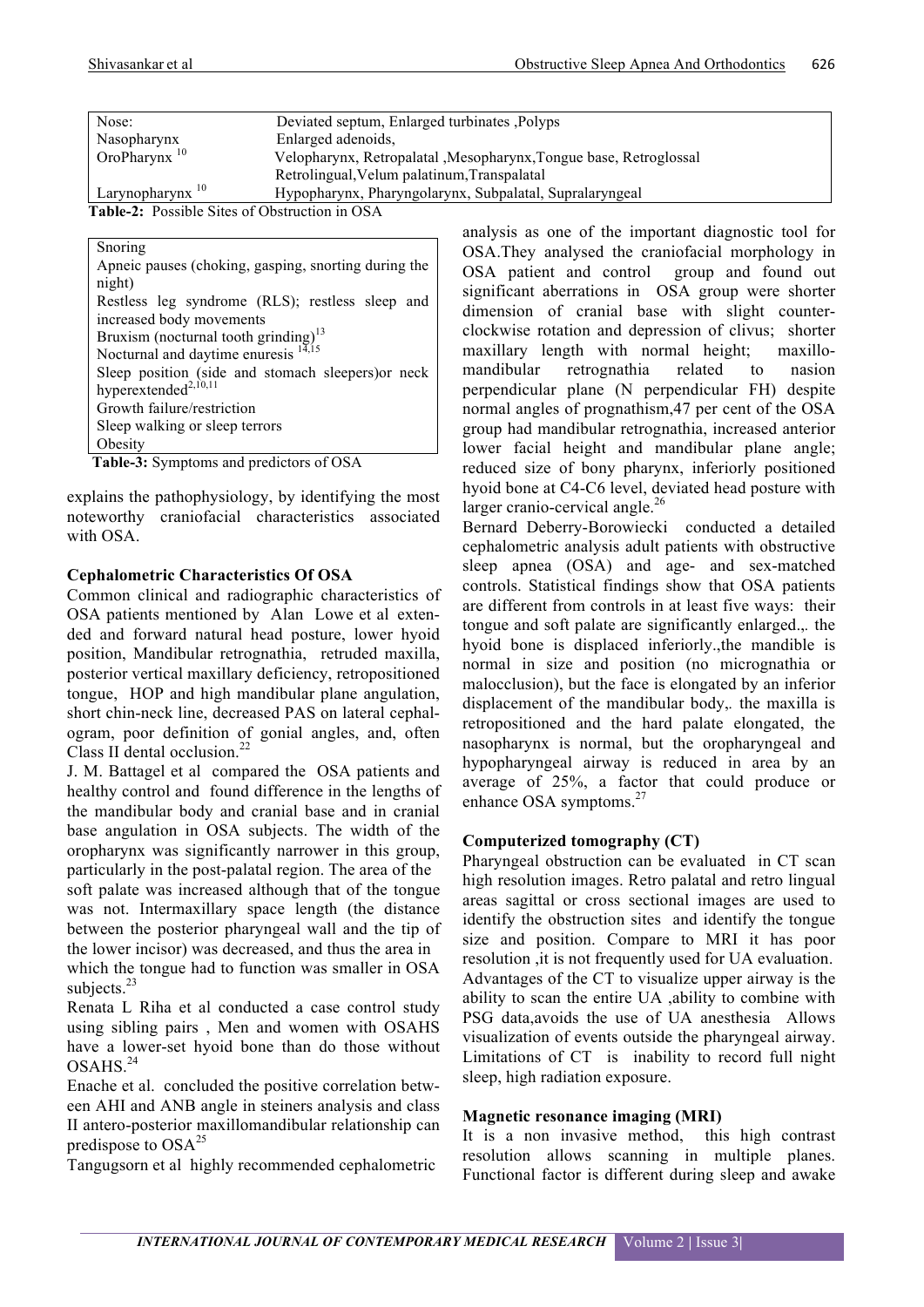situation, sorecording is necessary in both states. Some people may find Loud noise of MRI may be a disturbance in sleep.

#### **CONCLUSION**

OSA is a common sleep related breathing disorder, which affects all age groups. In OSA pathophysiology, anatomical factors alone are not the whole story the coordination between collapsing and dilating forces is an important concept and there is increasing evidence that the quantity and pattern of ventilation plays a substantial role in airway collapse as well as the presence of upper airway neuropathology. Most reliable and gold standard test for OSA diagnosis is overnight polysomnography method. Dynamic MRI also very useful to diagnose OSA.

## **REFERENCES**

- 1. Sleep-related breathing disorders in adults: recommendations for syndrome definition and measurement techniques in clinical research. The Report of an American Academy of Sleep Medicine Task Force. Sleep 1999;22:667-89.
- 2. Peker Y, Hedner J, Norum J, Kraiczi H, Carlson J. Increased incidence of cardiovascular disease in middle-aged men with obstructive sleep apnea: a 7-year follow-up. Am J Respir Crit Care Med 2002;166:159-65.
- 3. Peppard PE, Young T, Palta M, Skatrud J. Prospective study of the association between sleep-disordered breathing and hypertension. N Engl J Med 2000;342:1378-84.
- 4. Reichmuth KJ, Austin D, Skatrud JB, Young T. Association of sleep apnea and type II diabetes: a population based study. Am J Respir Crit Care Med 2005;172:1590-5.
- 5. Bickelmann AG, Burwell CS, Robin ED, Whaley RD. Extreme obesity associated with alveolar hypoventilation- a Pickwickian syndrome. Am J Med 1956;21: 811-18.
- 6. Guilleminault C, Dement WC. 235 cases of excessive daytime sleepiness. Diagnosis and tentative classification. J Neurol Sci 1977;31:13- 27.
- 7. Loube DI, Gay PC, Strohl KP, Pack AJ, White DP, Collop NA.Indications for positive airway pressure treatment of adult obstructive sleep apnea patients: a consensus statement. Chest 199 9;115:863-6
- 8. Wang Y, Beydoun MA. The obesity epidemic in the United States - gender, age, socioeconomic, racial/ethnic, and geographic characteristics: a systematic review and metaregression analysis. Epidemiol Rev 2007; 29 : 6-28.
- 9. Marcus CL. Sleep-disordered breathing in children. Am J Respir Crit Care Med 2001; 164:16–30
- 10. Anil N. Rama, MD, MPH; Shivan H. Tekwani, BS; Clete A. Kushida, Sites of Obstruction in Obstructive Sleep Apnea CHEST 2002;122: 113 9–1147
- 11. Conley R. S. Management of sleep apnea: a critical look at intra-oral appliances. Orthod Craniofac Res 2015;18: 83–90.
- 12. Earle.F.Cote. Obstructive sleep Apnea An orthodontic concern. The angle orthodontist.oct-1998 P- 293-306
- 13. DiFrancesco RC, Junqueira PA, Trezza PM, de Faria ME, Frizzarini R, Zerati FE. Improvement of bruxism after T  $\&$  A surgery. Int J Pediatr Otorhinolaryngol 2004;68:441**-**445.
- 14. Kramer NR, Bonitati AE, Millman RP. Enuresis and obstructive sleep apnea in adults. Chest 1998;114:634**-**637
- 15. Steers WD, Suratt PM. Sleep apnoea as a cause of daytime and nocturnal enuresis. Lancet 1997;349:1604.
- 16. Schwab RJ, Pasirstein M, Pierson R,Mackley A, Hachadoorian R, Arens R, et al. Identification of upper airway anatomic risk factors for obstructive sleep apnea with volumetric magnetic resonance imaging. Am J Respir Crit Care Med 2003;168:522-30
- 17. Skinner MA, Kingshott RN, Jones DR, Homan SD, Taylor DR. Elevated posture for the management of obstructive sleep apnea. Sleep Breath 2004; 8:193-200.
- 18. Buyse B, Michiels E, Bouillon R, Bobbaers H, Demedts M. Relief of sleep apnoea after treatment of acromegaly: report of three cases and review of the literature. Eur Respir J 1997; 10:1401-4.
- 19. Jamie C.M. Lam, S.K. Sharma & Bing Lam Obstructive sleep apnoea: Definitions, epidemiology and natural history Indian J Med Res 2010;131:165-170
- 20. Williams AJ,Yu G,Santiago S,Stein M screening for sleep apnea using pulse oximetry and a clinical score. Chest 1991;100:631-5
- 21. Michael R. Littner, Clete Kushida, Merrill Wise, David G. Davila, Timothy Morgenthaler, Teofilo Lee-Chiong, Max Hirshkowitz. Practice Parameters for Clinical Use of the Multiple Sleep Latency Test and the Maintenance of Wakefulness Test SLEEP 2005;28:4-8
- 22. Alan.A.Lowe. Cephalometric and demographic characteristics of obstructive sleep apnea: an evaluation with partial least squares analysis. The Angle orthodontist 1997;67:45-50
- 23. J.M. Battagel and P.R. L'Estrange The cephalometric morphology of patients with obstructive sleep apnoea (OSA) European Journal of Orthodontics 1996;18:557-569